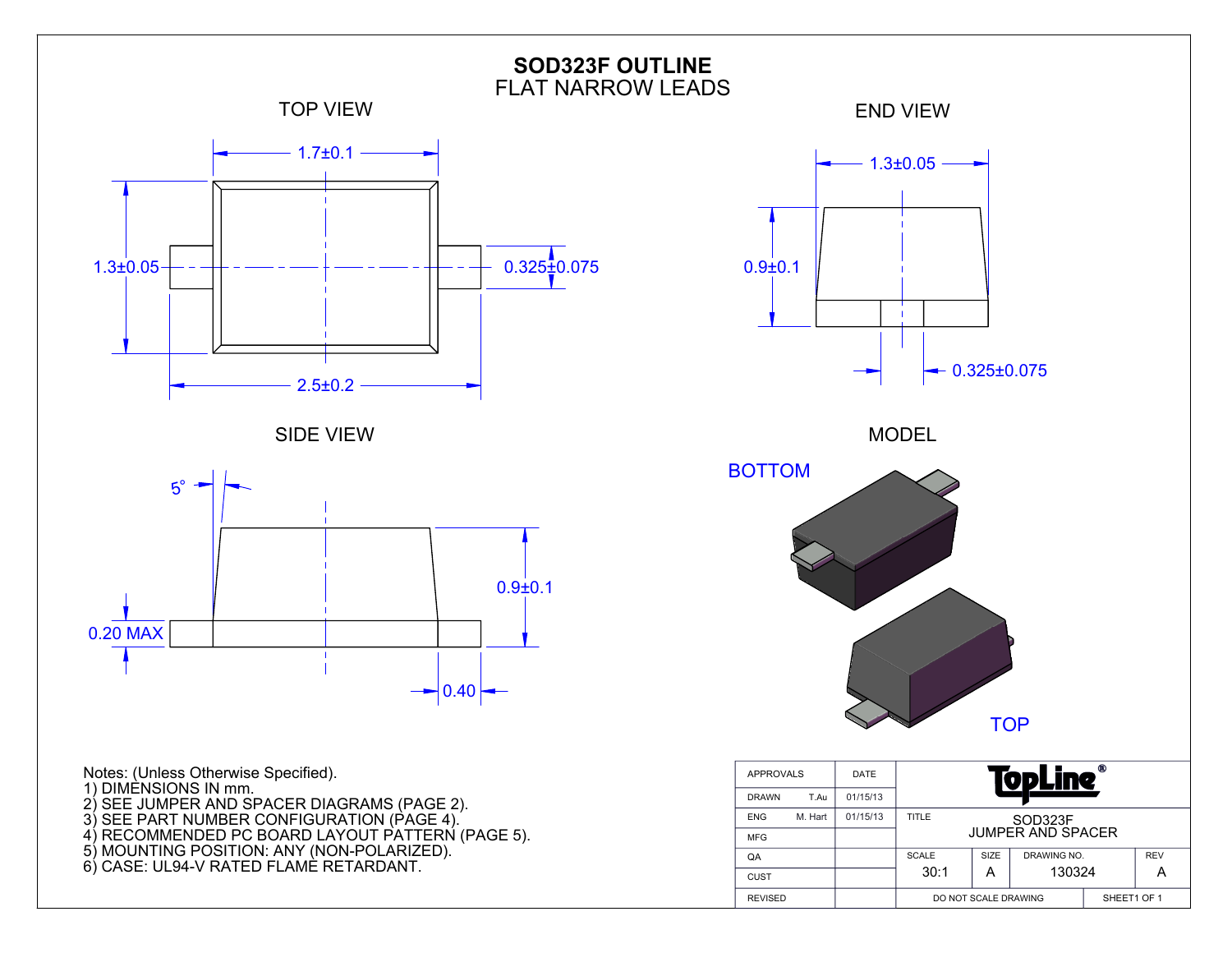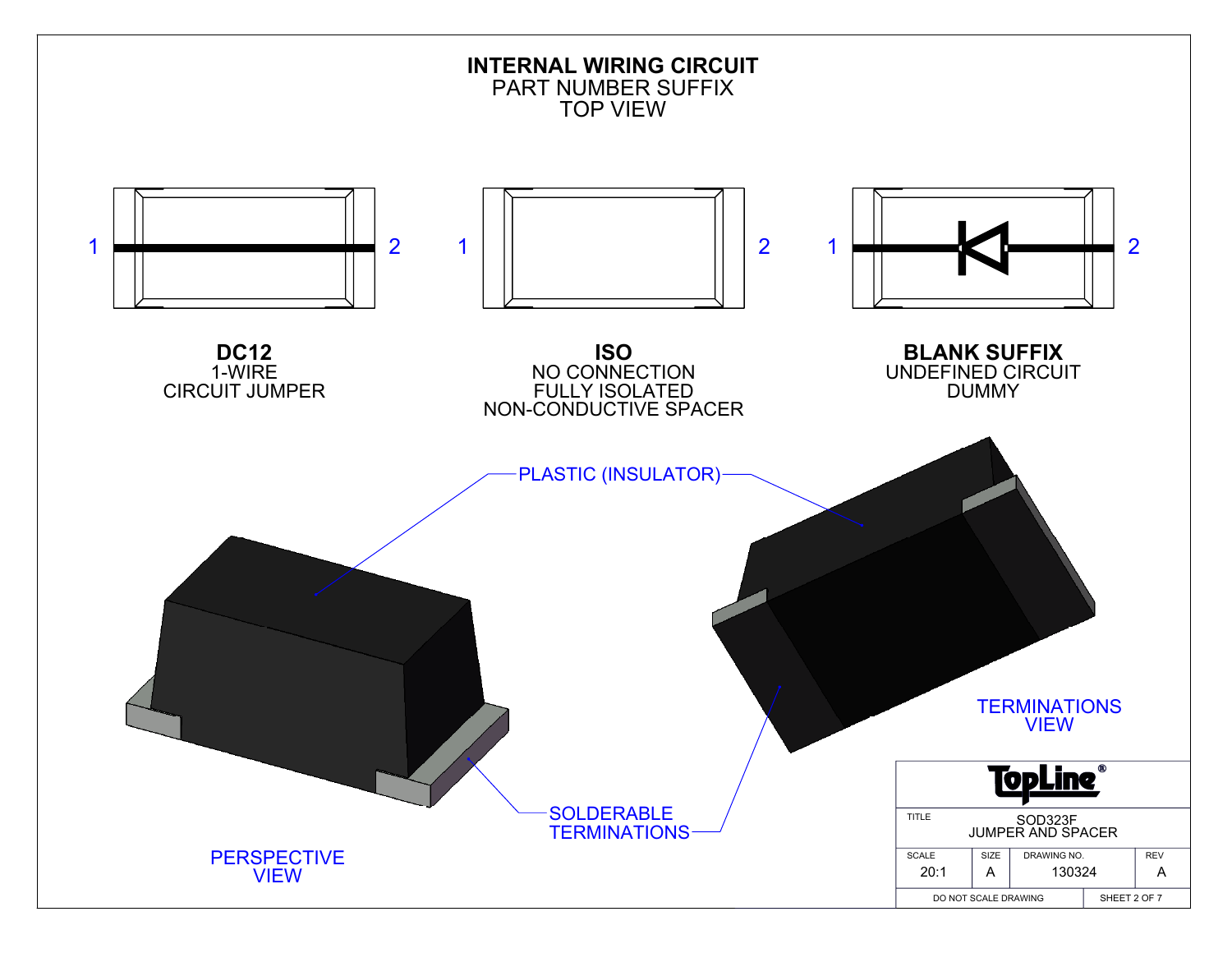



| <b>THERMAL</b><br><b>RESISTANCE</b>                         | <b>PART TYPE</b> |        |                  |                  |                     |         |         |         |          |        |           |
|-------------------------------------------------------------|------------------|--------|------------------|------------------|---------------------|---------|---------|---------|----------|--------|-----------|
|                                                             | SOD123FW         | SMA-F  | SMB-F            | SMC-F            | SOD <sub>123G</sub> | SOD123F | SOD323G | SOD323F | SOD523   | SOD723 | SOD923    |
| <b>JUNCTION TO AMBIENT</b><br>$(Ta=25^{\circ})$ $R_{th(a)}$ | 60°C/W           | 50°C/W | $12^{\circ}$ C/W | $47^{\circ}$ C/W | 50 °C/W             | 30 °C/W |         |         | 500 °C/W |        | 1250 °C/W |

| <b>MAXIMUM ELECTRICAL (DC)</b><br><b>RATING</b> |          | <b>PART TYPE</b> |        |        |         |                     |         |         |        |        |        |  |
|-------------------------------------------------|----------|------------------|--------|--------|---------|---------------------|---------|---------|--------|--------|--------|--|
|                                                 | SOD123FW | SMA-F            | SMB-F  | SMC-F  | SOD123G | SOD <sub>123F</sub> | SOD323G | SOD323F | SOD523 | SOD723 | SOD923 |  |
| VR WORKING VOLTAGE                              | 1000V    | 1000V            | 1000V  | 1000V  | 100V    | 100V                | 100V    | 100V    | 100V   | 100V   | 100V   |  |
| VF FORWARD @ RATED CURRENT                      | < 0.2V   | < 0.2V           | < 0.2V | < 0.2V | < 0.2V  | < 0.2V              | < 0.2V  | < 0.2V  | < 0.2V | < 0.2V | < 0.2V |  |
| <b>Io FORWARD CURRENT</b>                       | 0.5A     | 1.0A             | 2.0A   | 3.0A   | 0.25A   | 0.5A                | 0.25A   | 0.5A    | 0.25A  | 0.25A  | 0.25A  |  |
| <b>IFSM FORWARD SURGE CURRENT</b>               | 30 A     | 30 A             | 70 A   | 100 A  | 4.0A    | 30 A                | 4.0A    | 4.0 A   | 4.0 A  | 4.0 A  | 4.0 A  |  |
| <b>IR REVERSE CURRENT</b>                       | 0.5A     | 1.0A             | 2.0A   | 3.0A   | 0.25A   | 0.5A                | 0.25A   | 0.5A    | 0.25A  | 0.25A  | 0.25A  |  |
| CJ JUNCTION CAPACITANCE                         | 15 pF    | 15pF             | 30 pF  | 40 pF  | 4 pF    | 9 pF                | 4 pF    | 9 pF    | 5 pF   | 5 pF   | 4 pF   |  |

| <b>TEMPERATURE RATING</b>           |  |  |  |  |  |  |  |  |  |
|-------------------------------------|--|--|--|--|--|--|--|--|--|
| 150 °C                              |  |  |  |  |  |  |  |  |  |
| $-65^{\circ}$ C TO 150 $^{\circ}$ C |  |  |  |  |  |  |  |  |  |
| 260 °C                              |  |  |  |  |  |  |  |  |  |
|                                     |  |  |  |  |  |  |  |  |  |

| Ф<br>VPLIN                                   |             |                           |  |  |  |  |  |  |
|----------------------------------------------|-------------|---------------------------|--|--|--|--|--|--|
| TITLE<br>SOD323F<br><b>JUMPER AND SPACER</b> |             |                           |  |  |  |  |  |  |
| <b>SCALE</b>                                 | SIZE        | DRAWING NO.<br><b>REV</b> |  |  |  |  |  |  |
| 15:1                                         | А           | 130324                    |  |  |  |  |  |  |
| DO NOT SCALE DRAWING                         | SHEET3 OF 7 |                           |  |  |  |  |  |  |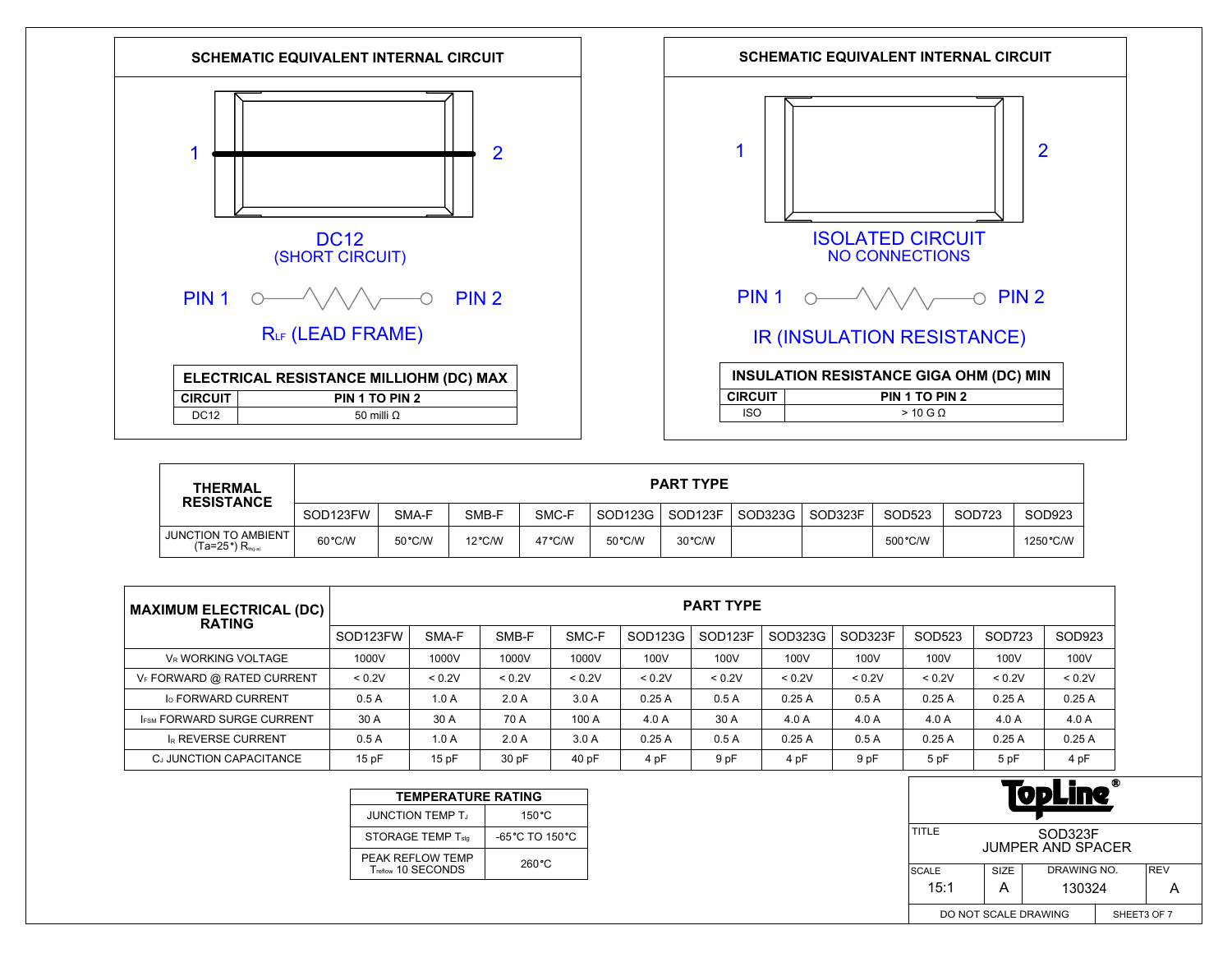

| <b>OUTLINE</b>      | <b>REEL QIY</b> | NUILS                | конэ       | <b>LEVEL</b> | <b>FREE</b> | <b>APPLICATION</b> | <b>MARK</b> | REF             | DP#    |
|---------------------|-----------------|----------------------|------------|--------------|-------------|--------------------|-------------|-----------------|--------|
| SOD123FW-E7A-T-DC12 | 2500            | <b>SHORT CIRCUIT</b> | <b>YES</b> |              | <b>YES</b>  | <b>JUMPER</b>      | S           | <b>FM400S-M</b> | 171230 |
| SMAF-E7A-T-DC12     | 2000            | <b>SHORT CIRCUIT</b> | <b>YES</b> |              | <b>YES</b>  | <b>JUMPER</b>      | SC          | <b>FM400S</b>   | 161001 |
| SMAF-E13A-T-DC12    | 7500            | <b>SHORT CIRCUIT</b> | <b>YES</b> |              | <b>YES</b>  | <b>JUMPER</b>      | SC          | <b>FM400S</b>   | 167084 |
| SMBF-E13A-T-DC12    | 4000            | <b>SHORT CIRCUIT</b> | <b>YES</b> |              | <b>YES</b>  | <b>JUMPER</b>      | SC          | <b>FM20S-B</b>  | 151076 |
| SMCF-E13A-T-DC12    | 3000            | <b>SHORT CIRCUIT</b> | <b>YES</b> | 1            | <b>YES</b>  | <b>JUMPER</b>      | SC          | <b>FM30S</b>    | 158061 |
| SOD123G-DC12        | 3000            | <b>SHORT CIRCUIT</b> | <b>YES</b> | 1            | <b>YES</b>  | <b>JUMPER</b>      | 12          |                 |        |
| SOD123F-DC12        |                 | <b>SHORT CIRCUIT</b> | <b>YES</b> | $\mathbf{1}$ | <b>YES</b>  | <b>JUMPER</b>      | 12          |                 |        |
| SOD323G-DC12        | 3000            | <b>SHORT CIRCUIT</b> | <b>YES</b> | 1            | <b>YES</b>  | <b>JUMPER</b>      | 12          |                 |        |
| SOD323F-DC12        |                 | <b>SHORT CIRCUIT</b> | <b>YES</b> |              | <b>YES</b>  | <b>JUMPER</b>      | 12          |                 |        |
| SOD523-DC12         | 3000            | <b>SHORT CIRCUIT</b> | <b>YES</b> | 1            | <b>YES</b>  | <b>JUMPER</b>      | 12          |                 |        |
| SOD723-DC12         |                 | <b>SHORT CIRCUIT</b> | <b>YES</b> |              | <b>YES</b>  | <b>JUMPER</b>      | 12          |                 |        |
| SOD923-DC12         |                 | <b>SHORT CIRCUIT</b> | <b>YES</b> | 1            | <b>YES</b>  | JUMPER             | 12          |                 |        |
|                     |                 |                      |            |              |             |                    |             |                 |        |
| SOD123FW-E7A-T-ISO  | 2500            | <b>OPEN CIRCUIT</b>  | <b>YES</b> |              | <b>YES</b>  | <b>SPACER</b>      | N           | <b>FM400N-M</b> | 164321 |
| SMAF-E7A-T-ISO      | 2000            | <b>OPEN CIRCUIT</b>  | <b>YES</b> |              | <b>YES</b>  | <b>SPACER</b>      | <b>NC</b>   | <b>FM400N</b>   | 173077 |
| SMAF-E13A-T-ISO     | 7500            | <b>OPEN CIRCUIT</b>  | <b>YES</b> |              | <b>YES</b>  | <b>SPACER</b>      | <b>NC</b>   | <b>FM400N</b>   | 172043 |
| SMBF-E13A-T-ISO     | 4000            | <b>OPEN CIRCUIT</b>  | <b>YES</b> | 1            | <b>YES</b>  | <b>SPACER</b>      | <b>NC</b>   | FM20N-B         | 130472 |
| SMCF-E13A-T-ISO     | 3000            | <b>OPEN CIRCUIT</b>  | <b>YES</b> |              | <b>YES</b>  | <b>SPACER</b>      | <b>NC</b>   | FM30N           | 167024 |
| SOD123G-ISO         | 3000            | <b>OPEN CIRCUIT</b>  | <b>YES</b> | $\mathbf{1}$ | <b>YES</b>  | <b>SPACER</b>      | <b>NC</b>   |                 |        |
| SOD123F-ISO         |                 | <b>OPEN CIRCUIT</b>  | <b>YES</b> | 1            | <b>YES</b>  | <b>SPACER</b>      | NC.         |                 |        |
| SOD323G-ISO         | 3000            | <b>OPEN CIRCUIT</b>  | <b>YES</b> |              | <b>YES</b>  | <b>SPACER</b>      | NC.         |                 |        |
| SOD323F-ISO         |                 | <b>OPEN CIRCUIT</b>  | <b>YES</b> |              | <b>YES</b>  | <b>SPACER</b>      | <b>NC</b>   |                 |        |
| SOD523-ISO          | 3000            | <b>OPEN CIRCUIT</b>  | <b>YES</b> |              | <b>YES</b>  | <b>SPACER</b>      | NC.         |                 |        |
| SOD723-ISO          |                 | <b>OPEN CIRCUIT</b>  | <b>YES</b> | 1            | <b>YES</b>  | <b>SPACER</b>      | NC.         |                 |        |
| SOD923-ISO          |                 | OPEN CIRCUIT         | <b>YES</b> | 1            | <b>YES</b>  | <b>SPACER</b>      | <b>NC</b>   |                 |        |

| ⋒<br>ן י<br>V.                               |      |              |                           |  |  |  |  |  |
|----------------------------------------------|------|--------------|---------------------------|--|--|--|--|--|
| TITLE<br>SOD323F<br><b>JUMPER AND SPACER</b> |      |              |                           |  |  |  |  |  |
| <b>SCALE</b>                                 | SIZE |              | <b>REV</b><br>DRAWING NO. |  |  |  |  |  |
| 1:1                                          | А    | 130324       | д                         |  |  |  |  |  |
| DO NOT SCALE DRAWING                         |      | SHEET 4 OF 7 |                           |  |  |  |  |  |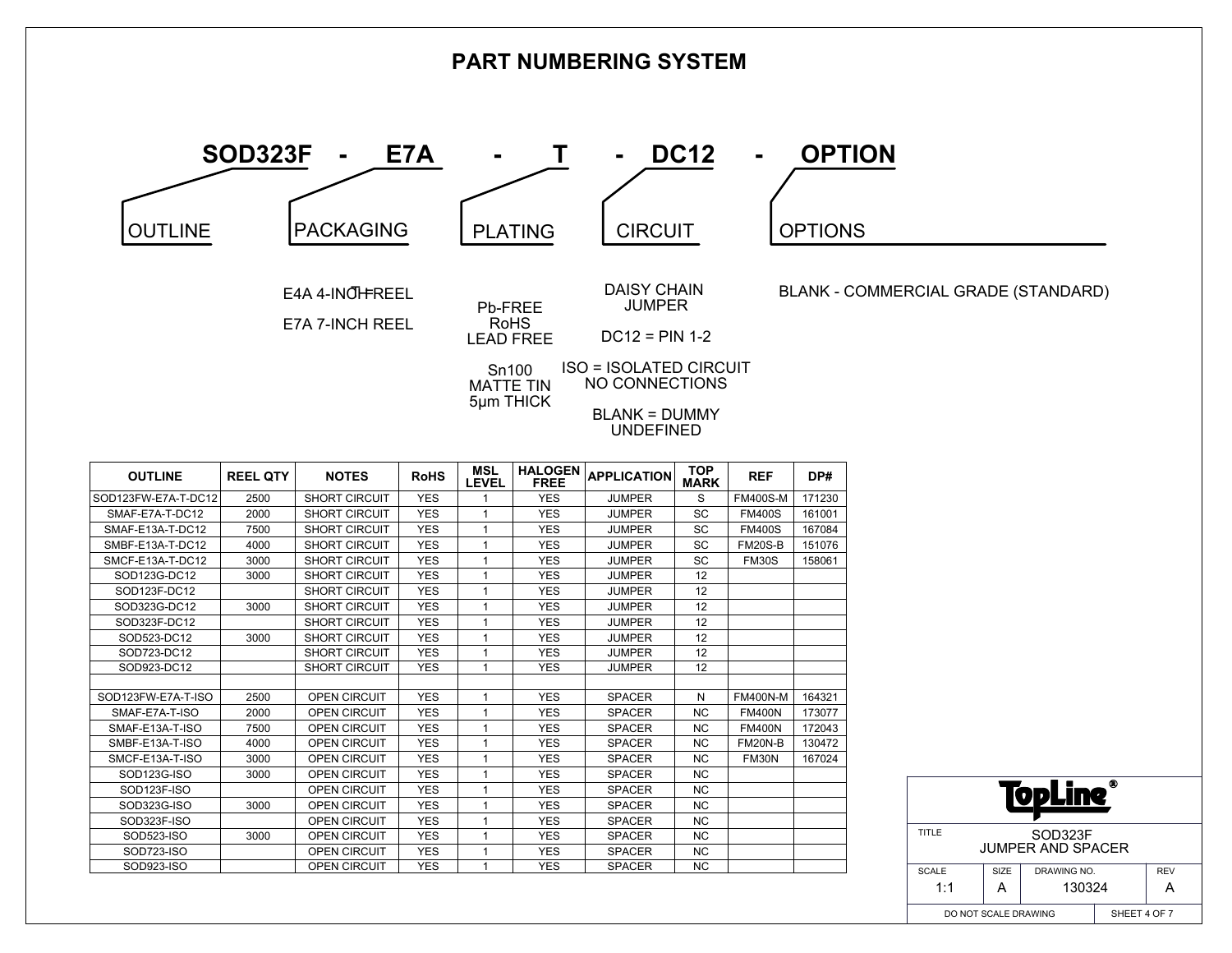

## **PCB PAD DIMENSIONS**

|             | SYMBOL SOD123FWSOD123F SOD123G |     |     | SOD323FW SOD323F SOD323G   SOD523   SOD723 |     |     |     |     | <b>SOD923</b> | <b>SMAF</b> | <b>SMBF</b> | <b>SMCF</b>             |
|-------------|--------------------------------|-----|-----|--------------------------------------------|-----|-----|-----|-----|---------------|-------------|-------------|-------------------------|
|             | .90                            | 1.0 | 1.0 | 4. ا                                       | 0.7 | 0.7 | 0.6 | 0.5 | 0.4           | 2.8         | 3.60        | 4.80                    |
| В           | l.40                           |     | 0.8 | 1.25                                       | 0.9 | 0.9 | 0.7 | 0.6 | 0.5           | 1.6         | 1.50        | 1.60                    |
| $\sim$<br>◡ | 1.90                           | 2.6 | 2.8 | 1.0                                        | 1.7 | 1.7 | 1.2 | 1.0 | 0.8           | 2.2         | 3.00        | 4.60                    |
| D           | 4.70                           | 4.8 | 4.7 | 3.5                                        | 3.5 | 3.6 | 2.6 | 2.2 | 2.0           | 5.4         | 6.00        | 7.80                    |
| ¢           | 3.3                            | 3.7 | 3.6 | 2.25                                       | 2.6 | 2.7 | 1.9 | 1.6 | 1.3           | 3.8         | 4.50        | 6.2                     |
|             | 3.7                            | 3.8 | 3.7 | 2.5                                        | 2.5 | 2.6 | 1.6 | 1.4 | 1.0           | 4.5 - 4.9   |             | $ 5.0 - 5.4 $ 6.3 - 6.9 |

| ۰<br>Ч<br><b>D</b>                           |              |                           |  |  |  |  |  |  |
|----------------------------------------------|--------------|---------------------------|--|--|--|--|--|--|
| TITLE<br>SOD323F<br><b>JUMPER AND SPACER</b> |              |                           |  |  |  |  |  |  |
| <b>SCALE</b>                                 | SIZE         | <b>REV</b><br>DRAWING NO. |  |  |  |  |  |  |
| 20:1                                         | А            | 130324<br>д               |  |  |  |  |  |  |
| DO NOT SCALE DRAWING                         | SHEET 5 OF 7 |                           |  |  |  |  |  |  |

Notes: (Unless Otherwise Specified).

1) DIMENSIONS IN mm.

 2) PCB BOARD DIMENSIONS ARE PRESENTED ONLY AS A GUIDELINE. DESIGNERS SHOULD USE THEIR OWN EXPERIENCE WHEN DESIGNING PCB.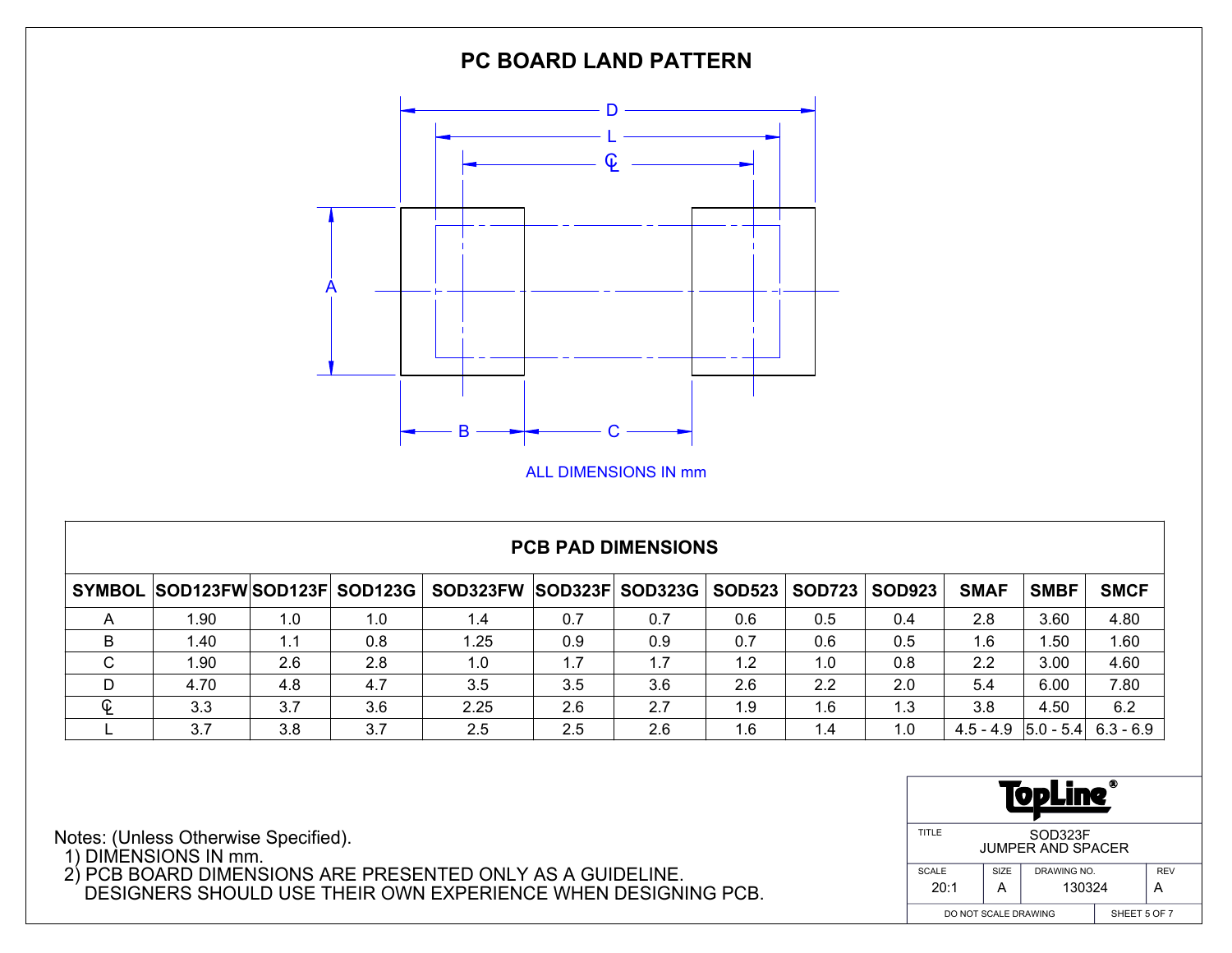